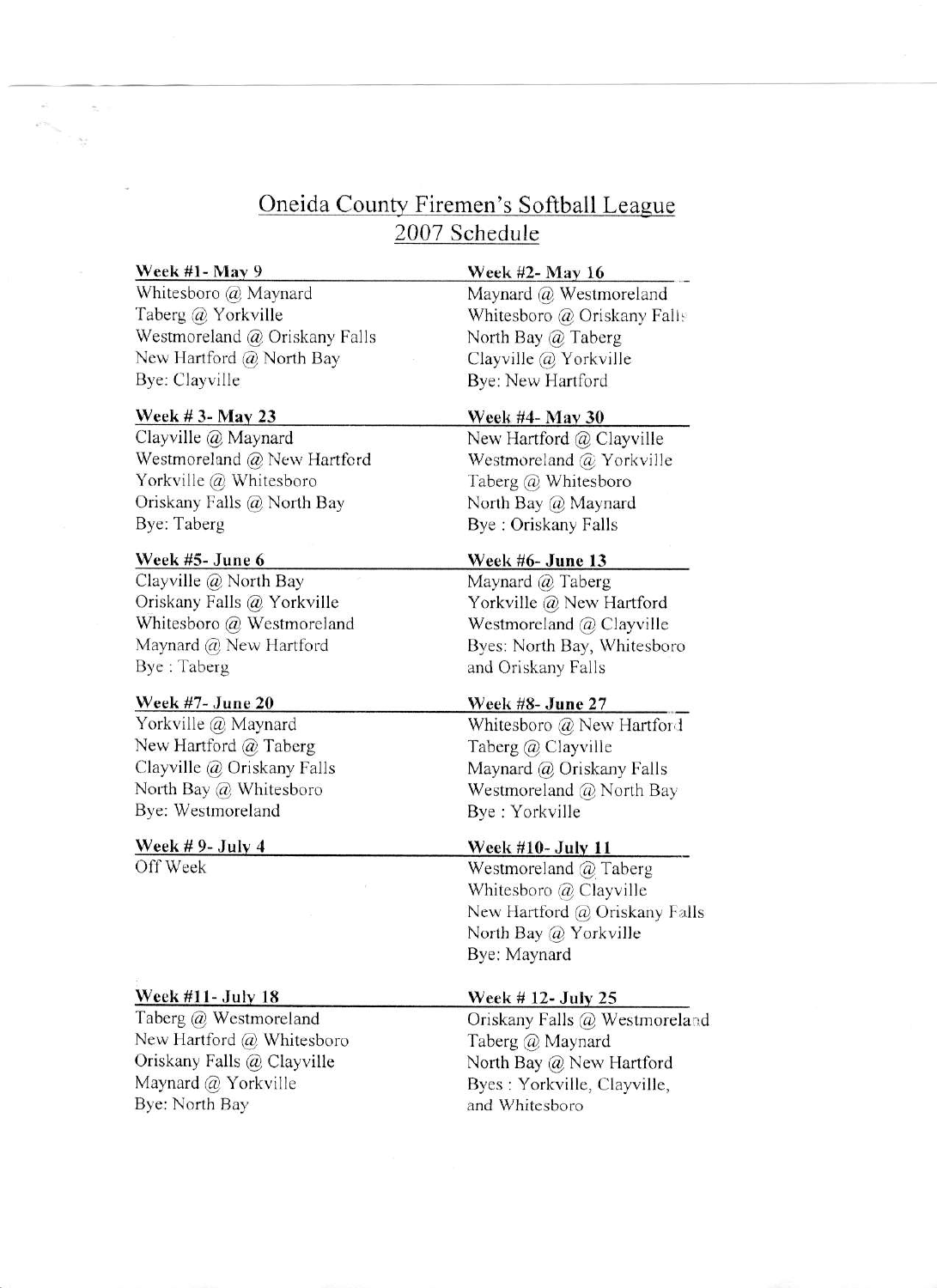Clayville @ Whitesboro Yorkville @ North Bay Oriskany Falls @ Taberg Byes: Maynard, New Hartford Westmoreland

# Week #13- August 1 Week # 14- August 8 1<sup>st</sup> Round of

Playoffs

2<sup>nd</sup> Round of Playoffs Semi- Finals

Week #15- August 15 Week 16#-August 23

### Week #17- August 30

Consolation Game- 6:00 p.m. at New Hartford- Washington Mills Championship Game- 6:30 p.m.

- All Games Start at 6:30 with a 15 minute grace period - Maynard Home Games Start at 8:00 p.m.